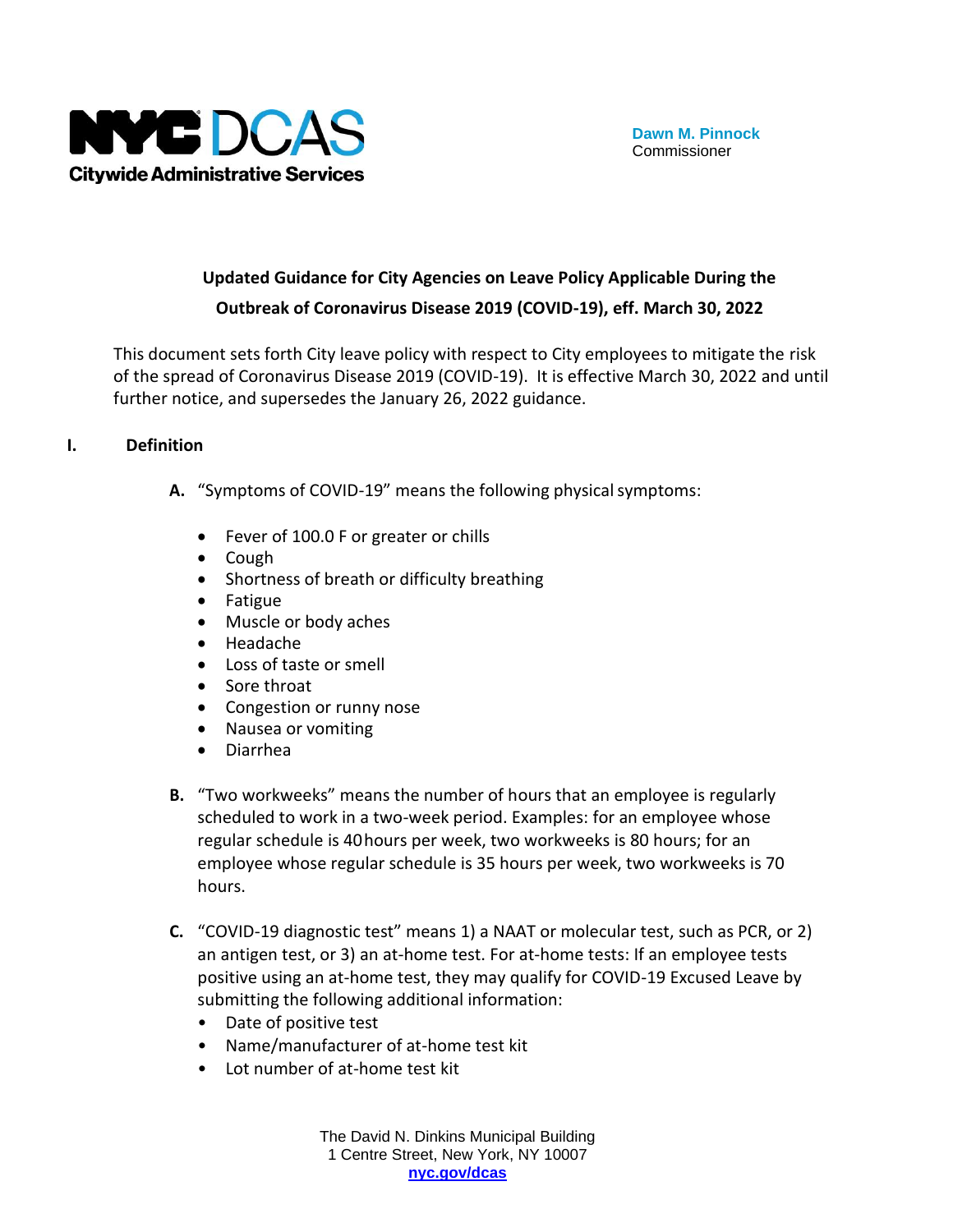- Photo of staff ID with test result
- **D.** "Close contact" means someone who was within six feet of someone with COVID-19, for at least 15 minutes over a 24-hour period, starting from two days before illness onset (or, for an asymptomatic person, two days prior to test specimen collection) until the time the person is isolated.
- **E.** "Fully vaccinated" means at least two weeks have passed after a person received a single-dose of an FDA- or WHO- authorized or approved COVID-19 vaccine or the second dose of an FDA- or WHO- authorized or approved two-dose COVID-19 vaccine.

# **II. General Policy Concerning Attendance of Employees Other than Healthcare Workers in the Workplace**

- **A.** City employees must report to work at their assigned work sites in accordance with "Office Guidance and COVID-19 Related Policies."
- **B.** An employee who is able to medically tolerate a face covering may not report to work other than telework in the following circumstances (the employee may be eligible for excused leave as outlined in Section III with any additional leave charged to applicable leave balances):
	- 1. The employee has tested positive through a COVID-19 diagnostic test.

An employee who has tested positive through a COVID-19 diagnostic test must not report to work other than telework, until all of the following conditions are met:

- a. It has been at least 5 calendar days since their symptoms began (if symptomatic) or at least 5 calendar days since test specimen collection (if asymptomatic); **and**
- b. They are asymptomatic or symptoms are improving (fever-free for at least 24 hours without use of fever-reducing medicine and other respiratory symptoms (cough, shortness of breath) have improved.
- 2. The employee has exhibited symptoms of COVID-19 and has not tested positive through a COVID-19 diagnostic test.

An employee must not report to work until the following conditions are met:

a. They have received a lab-confirmed negative PCR (not rapid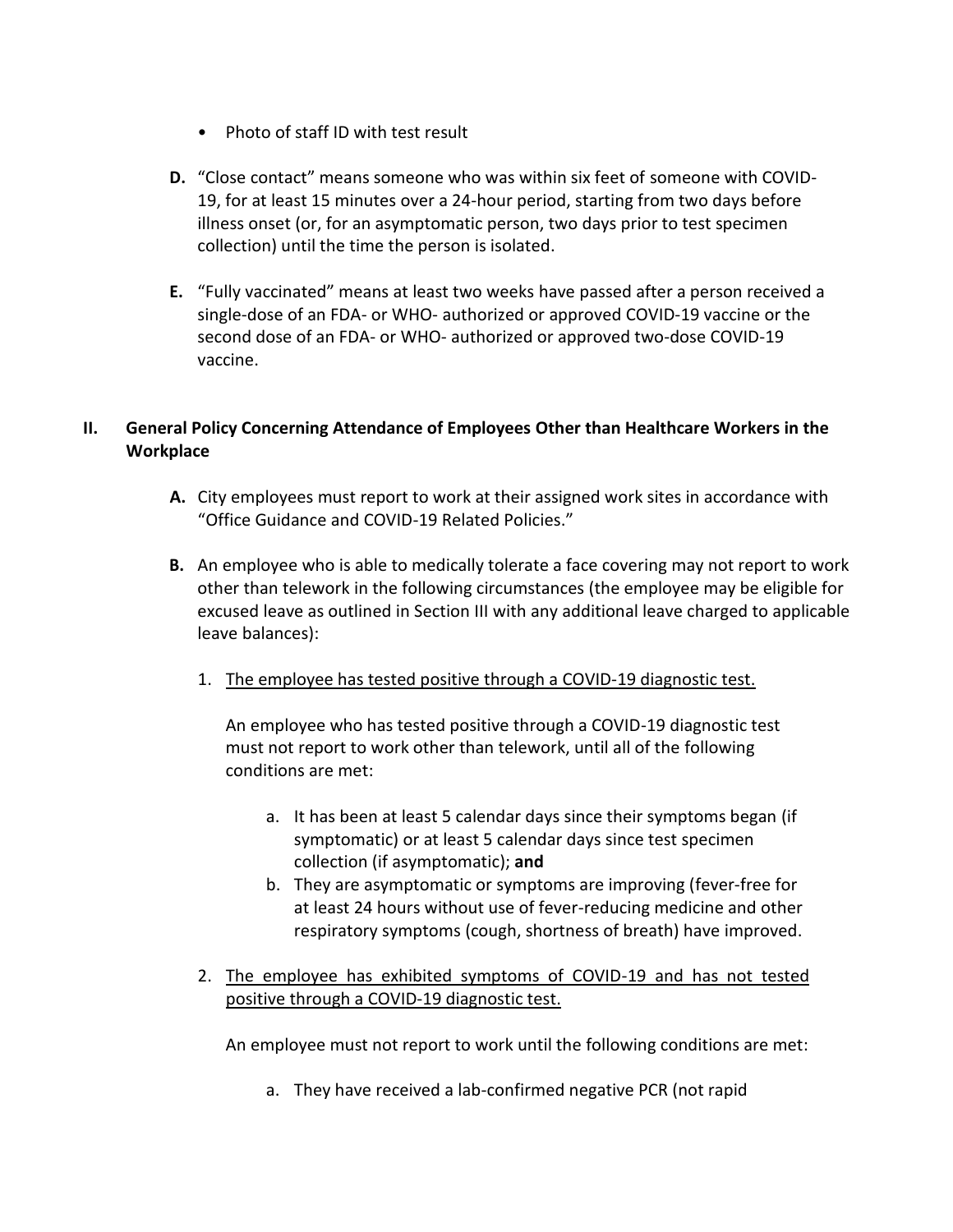antigen) diagnostic test; **and**

- b. Their symptoms are improving, (fever-free for at least 24 hours without use of fever-reducing medicine and respiratory symptoms (cough, shortness of breath) have improved; **and**
- c. They were not a close contact with another person who had COVID-19.

## **OR**

- a. It has been at least 5 calendar days since their symptoms began; **and**
- b. Their symptoms are improving (fever-free for at least 24 hours without use of fever-reducing medicine and respiratory symptoms (cough, shortness of breath) have improved.

# 3. The employee has been in close contact with another person who had COVID-19

An employee who in the past 5 days, has been in close contact with someone with COVID-19 may not report to work other than telework unless:

- a. The employee has been fully vaccinated **or** the employee's human resources department has confirmed, in writing, that the employee's physical presence in the workplace is critical to operations or safety of the workplace and has provided the employee with requirements for returning to work after exposure; **and**
- b. The employee has remained asymptomatic since the last COVID-19 exposure.

## **OR**

- a. It has been at least 5 calendar days since they were in close contact with someone with COVID-19; **and**
- b. The employee has remained asymptomatic since the last COVID-19 exposure.

An employee who develops symptoms within the 5 day quarantine period should follow the guidance outlined in Section II (B)(2).

4. The employee developed a fever after receiving a vaccination for COVID-19 (including boosters)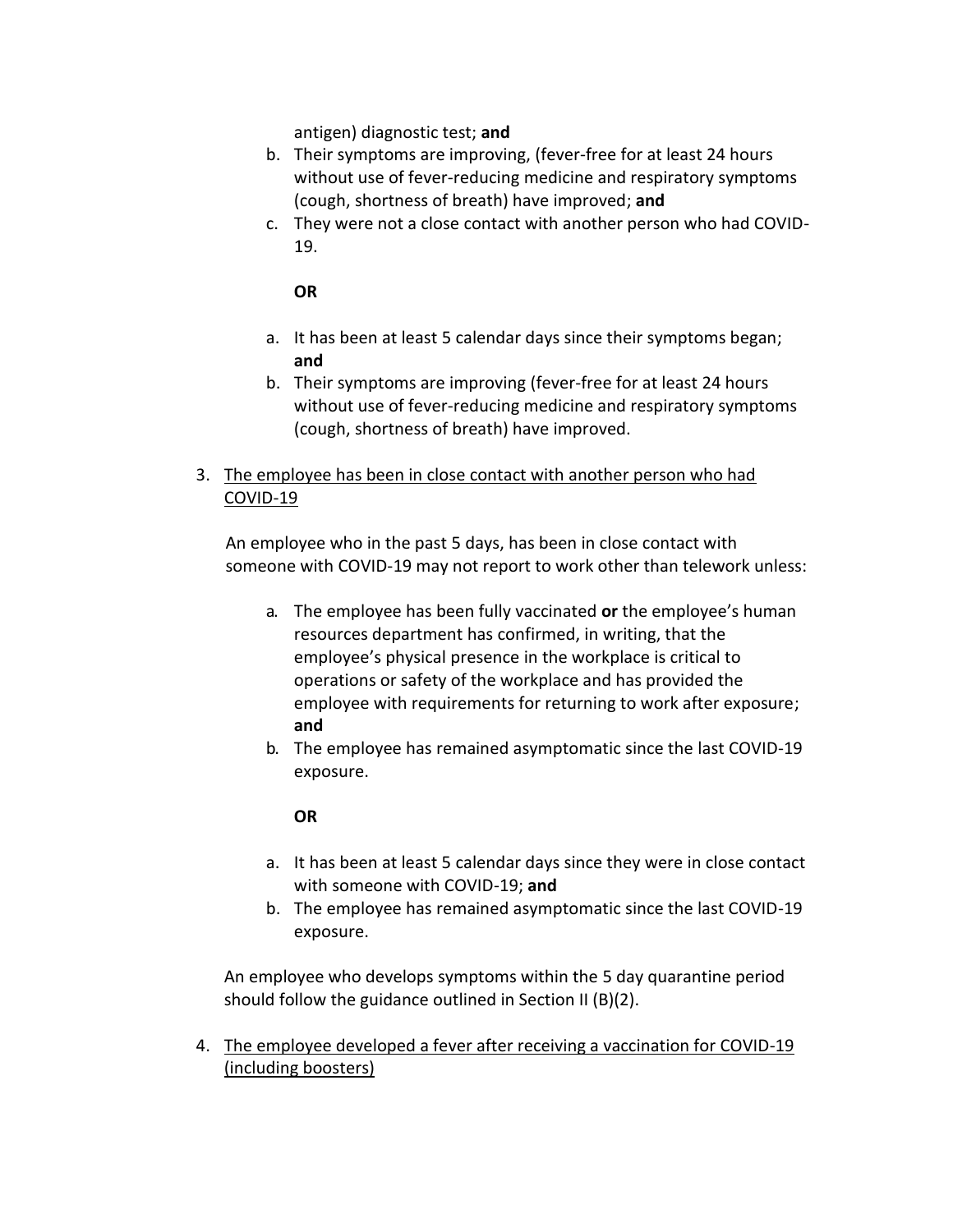An employee who develops a fever within three days after receiving a vaccination for COVID-19 may not report to work other than telework unless:

- a. The fever lasted less than 24 hours,
- b. The employee has been fever-free for the last 24 hours (without using fever-reducing medication), **and**
- c. The employee has not had any of the other COVID-19 symptoms listed above.

#### **OR**

- a. The fever lasted less than 24 hours,
- b. The employee has been fever-free for the last 24 hours (without using fever-reducing medication), **and**
- c. The employee has received a lab-confirmed negative PCR (not rapid antigen) diagnostic test.

#### **OR**

- a. It has been at least 5 calendar days since their symptoms began;
- b. They have not had a fever for at least 24 hours without use of a fever-reducing medicine; **and**
- c. Any other symptoms have improved
- 5. The employee developed other symptoms after receiving a vaccination that are consistent with vaccination (including boosters)

An employee who develops other symptoms that are consistent with vaccination (fatigue, a headache, chills, muscle aches, joint pain, nausea or vomiting) within three days after receiving a vaccination for COVID-19 may not report to work other than telework until all of the conditions are met:

a. Employees whose symptoms last three or fewer days may return to work when they are feeling well enough to work.

## **OR**

a. Employees whose symptoms last more than three days may return to work after testing negative for COVID-19 using a PCR test (not a rapid antigen test) with improving symptoms **or** it has been at least 5 calendar days since their symptoms began with improving symptoms.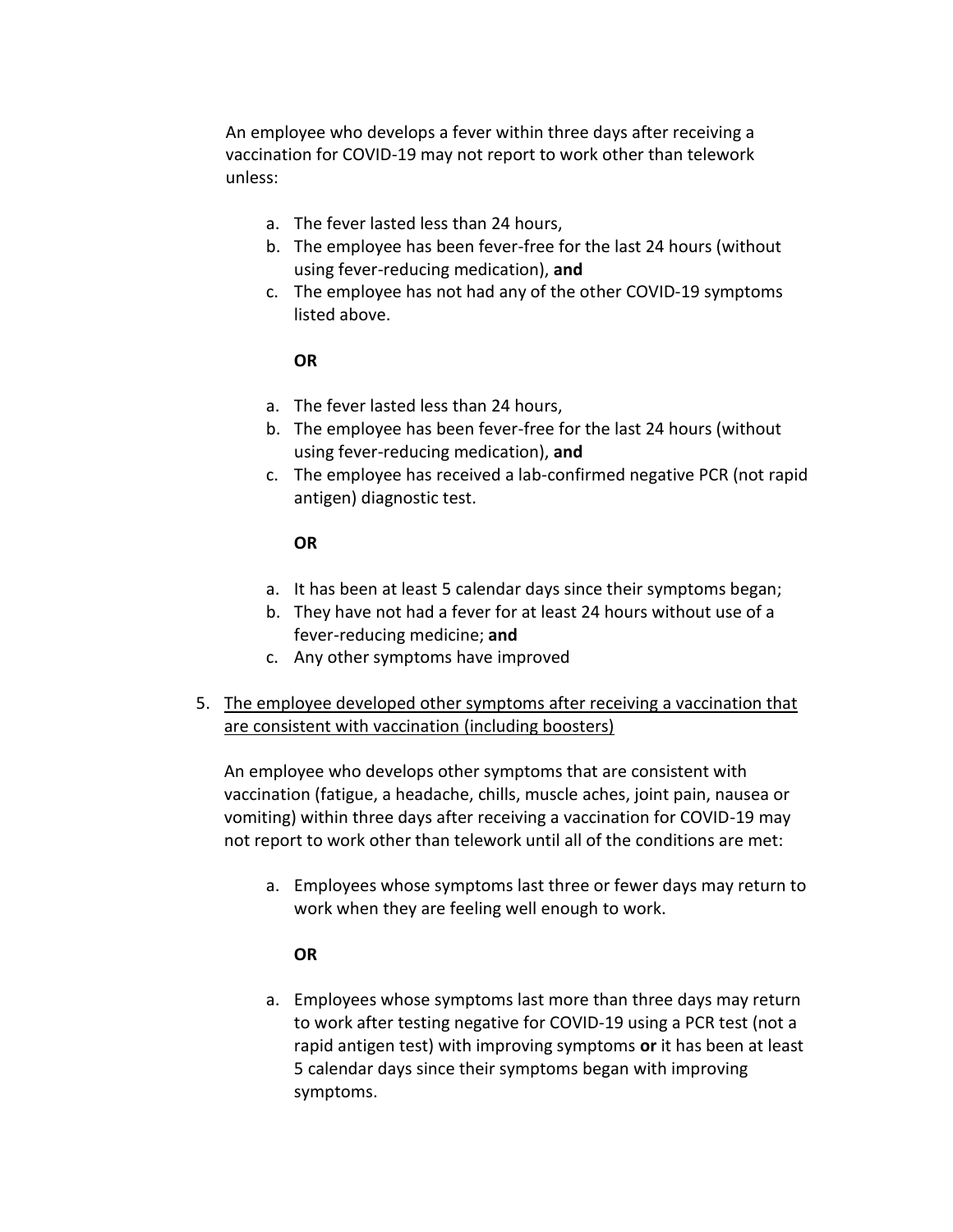- 6. The employee is subject to a governmental or a healthcare provider's quarantine or isolation order, including:
	- a. Individuals who are required to quarantine for 10 days due to significant medical issues; **or**
	- b. Employees who are required to quarantine for 10 days because they are unable to tolerate a face covering.

#### **III. Leave Policy**

#### **A. Excused Leave**

- 1. General Provisions
	- a. Excused leave at full pay under this Policy is available to an employee who is unable to work or telework without regard to length of service.
	- b. Excused leave for an employee who tests positive with a COVID-19 diagnostic test and is hospitalized or becomes a patient in a rehabilitation facility due to COVID-19 shall be available until ten workdays after the employee is released from the hospital or rehabilitation facility. Employees who test positive within three months after recovering from the first COVID infection will not receive COVID-19 excused leave during that three-month period unless they have new COVID-19 symptoms.
	- c. Except as set forth in subparagraphs "b" of this paragraph, effective April 1, 2021, all excused leave provided pursuant to this guidance is limited to a cumulative total of two workweeks in each calendar year while this guidance remains in effect.
	- d. Part-time employees may receive excused leave for the number of biweekly hours that the employee was expected to work. Where expected hours cannot be readily determined, part-time employees may receive excused leave for the average number of bi-weekly hours that the employee worked over the sixmonths preceding the leave.
	- e. Excused leave under this Policy is in addition to existing rules and entitlement regarding leave, i.e. annual leave and sick leave.
	- f. Agencies shall not require employees to charge absences to other accruedleave during the period of excused leave authorized by this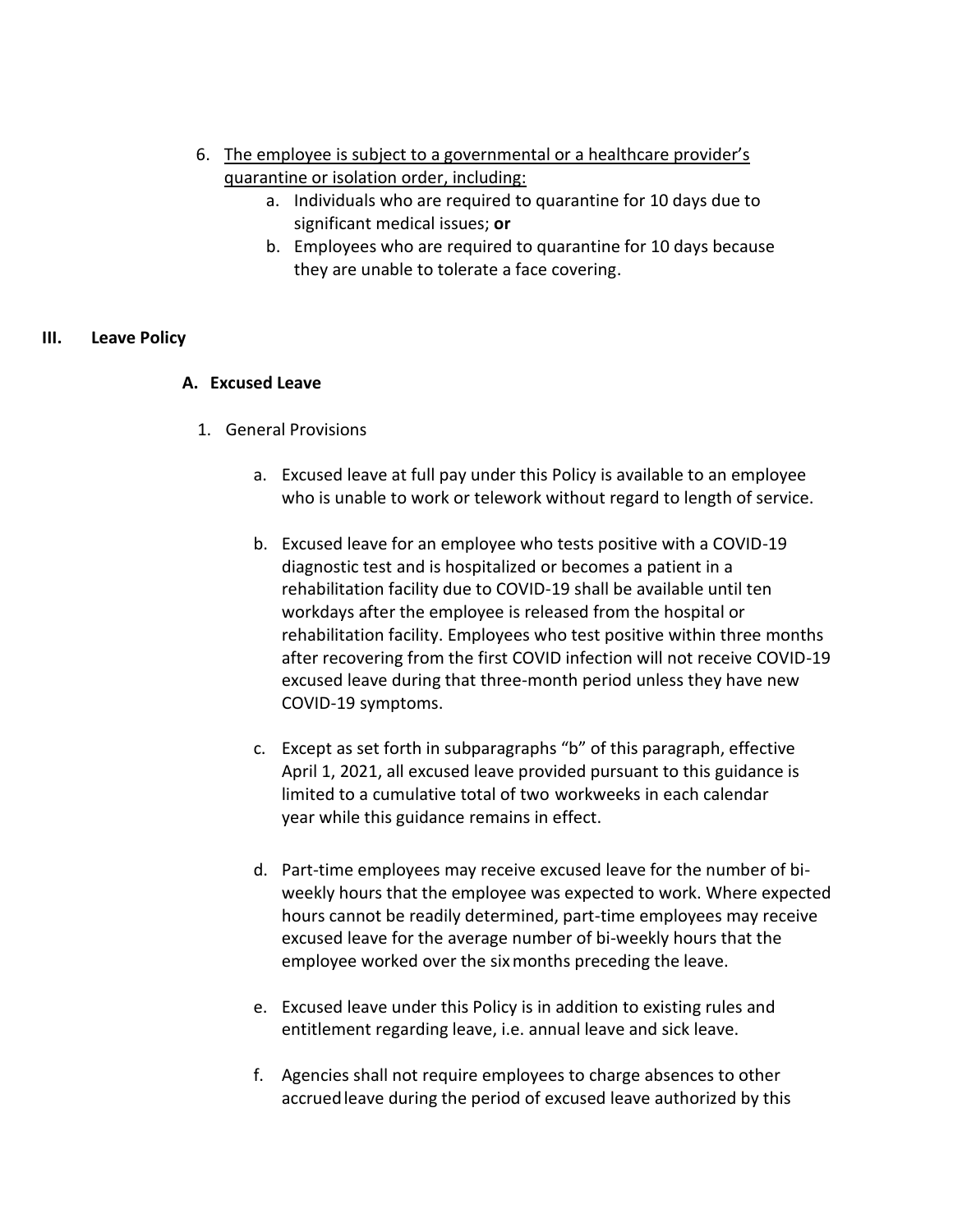policy.

- g. An eligible employee may utilize excused leave intermittently as agreed uponby the agency and the employee. This leave must be taken in fullday increments if the employee is not teleworking. Excused leave may be taken in partial-day increments if the employee is teleworking, or has been sent home by the agency, and by agreement between the employee and the agency.
- h. An employee may be required to submit medical documentation of the reason for sick leave if the absence is for more than three consecutive days.
- i. After the first workday (or portion thereof) that an employee receives excused leave under this Policy, the agency may require the employee to follow reasonable notice procedures to continue receiving excused leave.
- j. Employees who exhaust sick leave may be advanced additional sick leave at the discretion of the Agency Head. Until further notice, the provision of advanced sick leave does not require the employee to be a permanent employee or to have more than 10 years of service.

Employees who are able to telework under the conditions outlined in Section III (2) Excused Leave at Full Pay and Section III (3) Excused Leave at Partial Pay should do so. The employee must submit appropriate documentation of their condition to HR, as outlined in the respective Sections and confirmation from their supervisor that their work can be completed successfully.

2. Excused Leave at Full Pay for Exposure to or Diagnosis or Symptoms of COVID-19

An employee is eligible for excused leave at full payas follows:

- a. An employee who is hospitalized or in a rehabilitation facility due to COVID-19 is eligible for excused leave at full pay during such care and for ten workdays after the employee is released from the hospital or rehabilitation facility. Employees who test positive within three months after recovering from the first COVID infection will not receive COVID-19 excused leave during that three-month period unless they have new COVID-19 symptoms
- b. An employee is eligible for excused leave at full pay for up to two workweeks within a calendar year, with any additional leave charged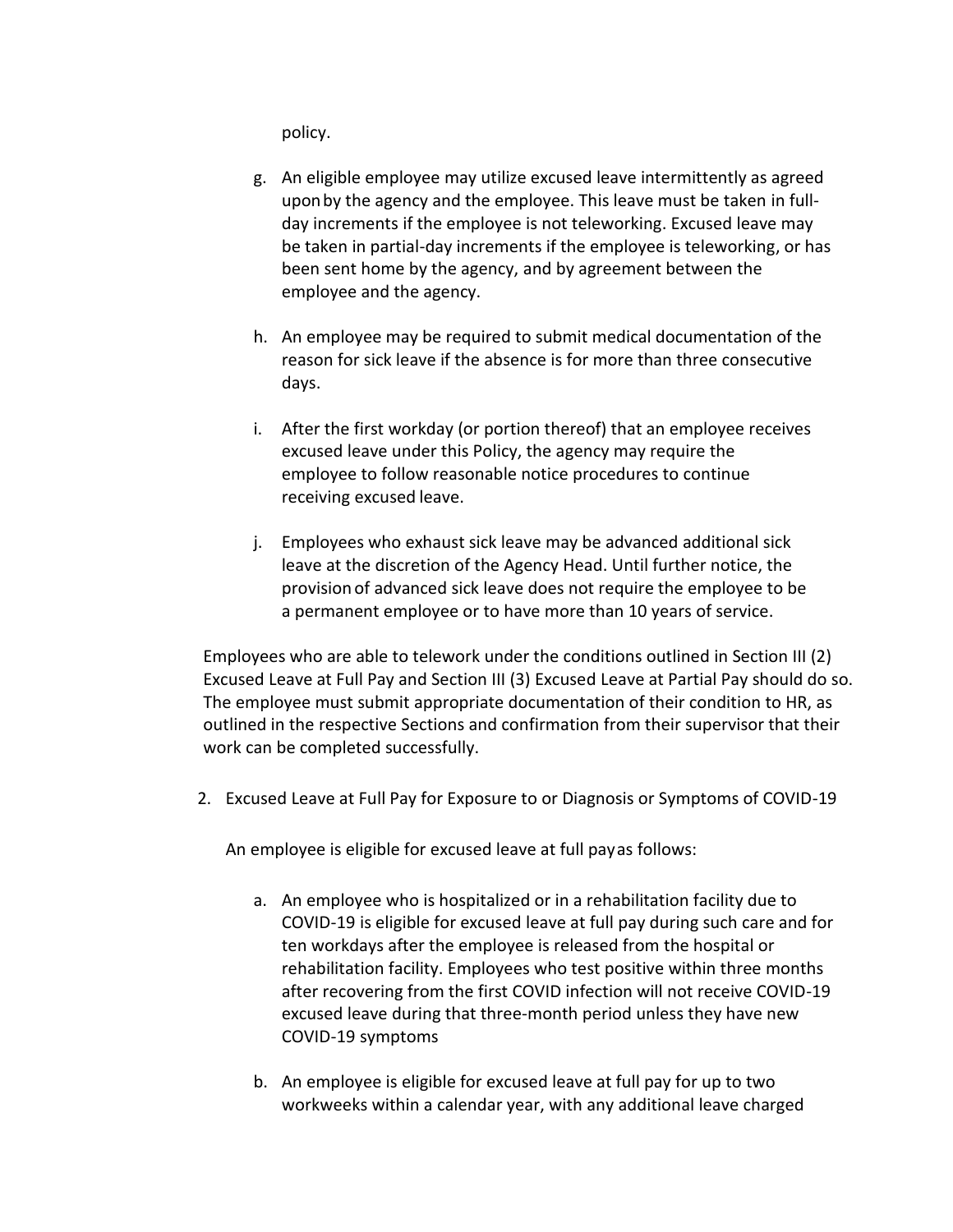to applicable leave balances asfollows:

- i. The employee is exhibiting symptoms of COVID-19 but does not, at the time symptoms develop, have a positive COVID-19 diagnostic test. To be eligible for excused leave, an employee must provide documentation that they have exhibited symptoms of COVID-19 and that they received diagnosis of COVID-19 with a COVID-19 diagnostic test within three days from symptom onset. Employees must use their own sick leave for any additional time taken after receiving a negative COVID-19 test result or if they do not seek COVID-19 testing. **Please note, if the employee has a negative rapid antigen test, advise them they will need to confirm this negative result with a PCR test that is also negative before they can return to work**.
- ii. The employee tested positive for COVID-19 with a COVID-19 diagnostic test.
- iii. The employee is exhibiting side effects from vaccination (including boosters) where the symptoms develop within three days of the administration of the vaccination.
- iv. The employee is subject to a governmental quarantine or isolation order or healthcare provider's quarantine order and is unable to telework while observing the quarantine or isolation order.
- v. The employee has been exposed to COVID-19 and is seeking or awaiting the results of a diagnostic test for COVID-19. The employee must obtain documentation of the exposure, or have been advised by a City agency responsible for testing and tracing or their own agency that they have been in close contact with someone who has tested positive, and are not fully vaccinated, and must quarantine. Agency quarantine procedures must comport with the timelines outlined in this guidance. Please note that employees who have had close contact exposure, are not fully vaccinated, and must quarantine as a result of that exposure cannot test out of quarantine early. They must complete the full quarantine regardless if they obtain a negative result from a PCR test before their quarantine period is complete.
- 3. Excused Leave at Partial Pay. Employees are eligible for twelve workweeks of excused leave at partial pay (two-thirds of the employee's regular rate of pay, not to exceed \$200 per day or a total of \$12,000), as follows:
	- a. All conditions as outlined above in Section II (B)(2).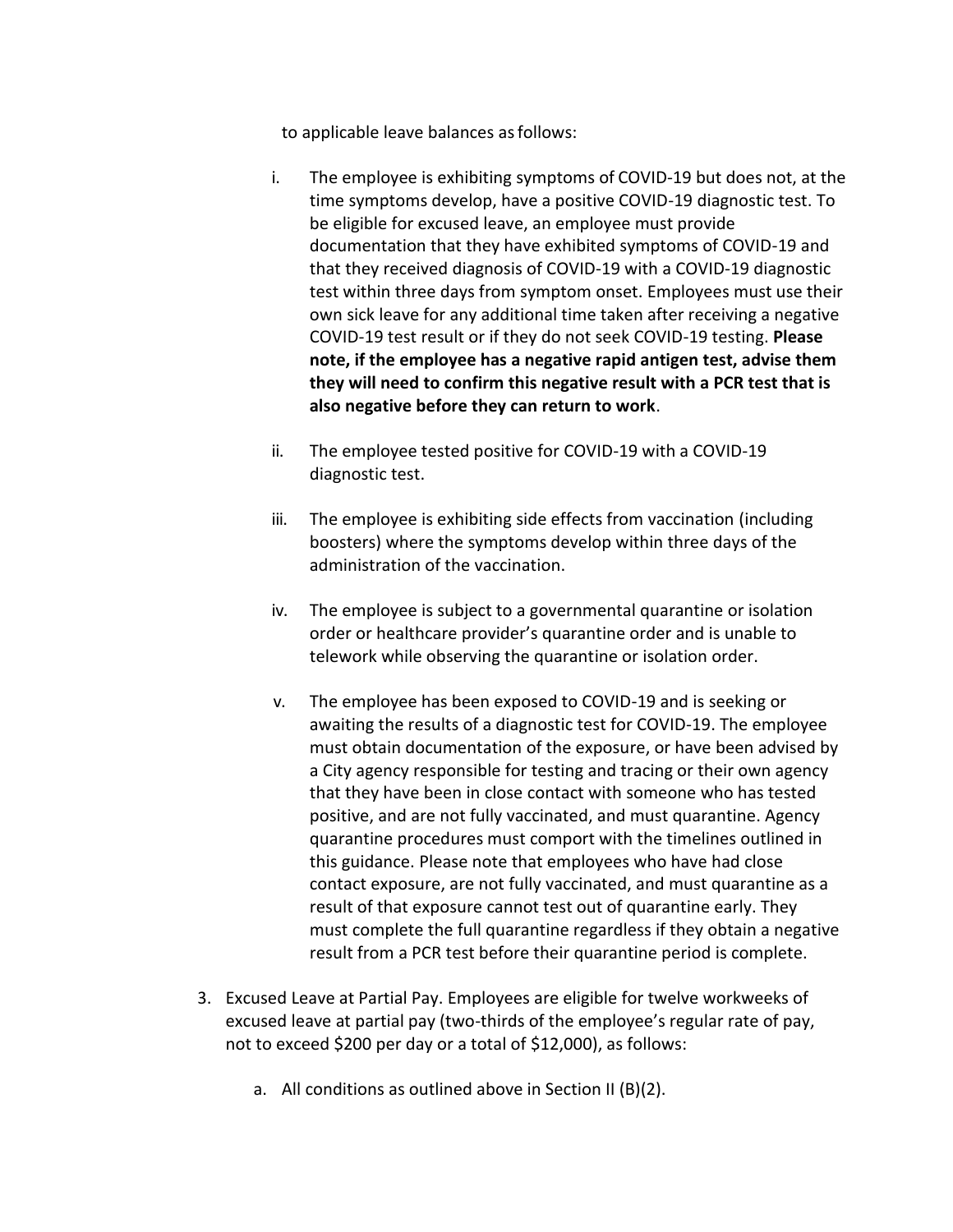- b. The employee is caring for an individual subject to a governmental quarantine or isolation order and the employee must demonstrate that the individual dependson the employee for care and that they are unable to telework while caring for an individual under the governmental quarantine or isolation order.
- c. The employee is caring for an individual who has been advised by a licensed health care provider to self-quarantine either because of exposure to COVID-19 or because of heightened risk associated with exposure to COVID-19. The employee must provide documentation of the licensed health care provider's advice and must demonstrate that the individual depends on the employee for care and that they are unable to telework while caring for an individual in self-quarantine.
- d. The employee is caring for a child under the age of 18 years whose school or place of care has been closed or whose childcare provider is unavailable due to COVID-19 precautions. The employee must provide documentation that they are unable to telework while caring for the child. For childcare leave, the employee must provide documentation containing the following information:
	- i. Employee's name;
	- ii. Date(s) for which leave is requested;
	- iii. Qualifying reason for the leave;
	- iv. Oral or written statement that the employee is unable to work because of the qualified reason for leave (in this case care for a child);
	- v. The name and age of child being cared for;
	- vi. The name of the school, place of care or childcare provider that has closed or become unavailable;
	- vii. A communication from the school that provides the remote/hybrid learning schedules for the child, if applicable; and
	- viii. A representation that no other suitable person will be caring